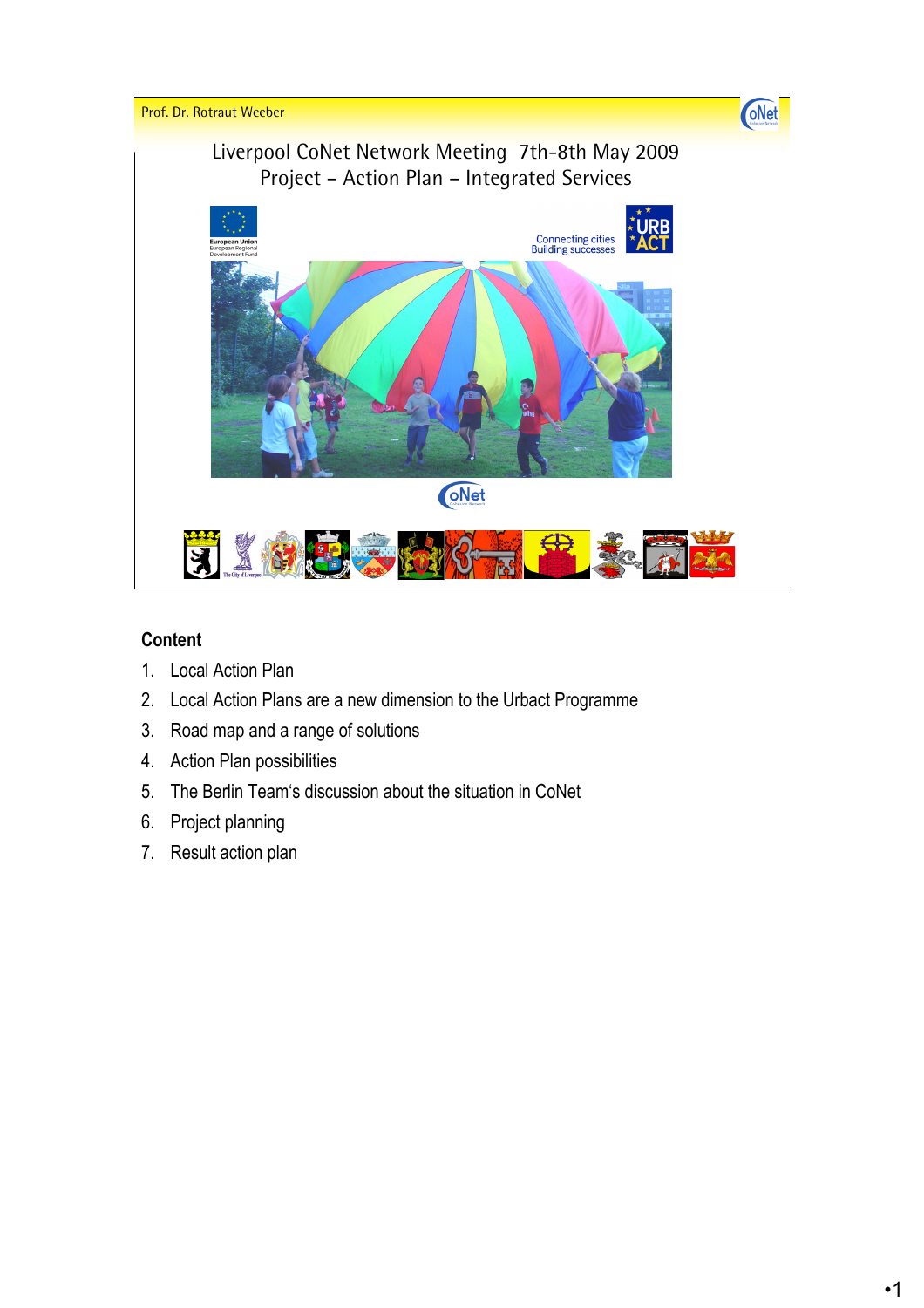

Firstly, I would like to bring in URBACT's information and recommendations concerning the Local Action Plan.

The target is a road map with a range of solutions. (See above). So: Beyond this, the Local Action Plan can be what you want it to be!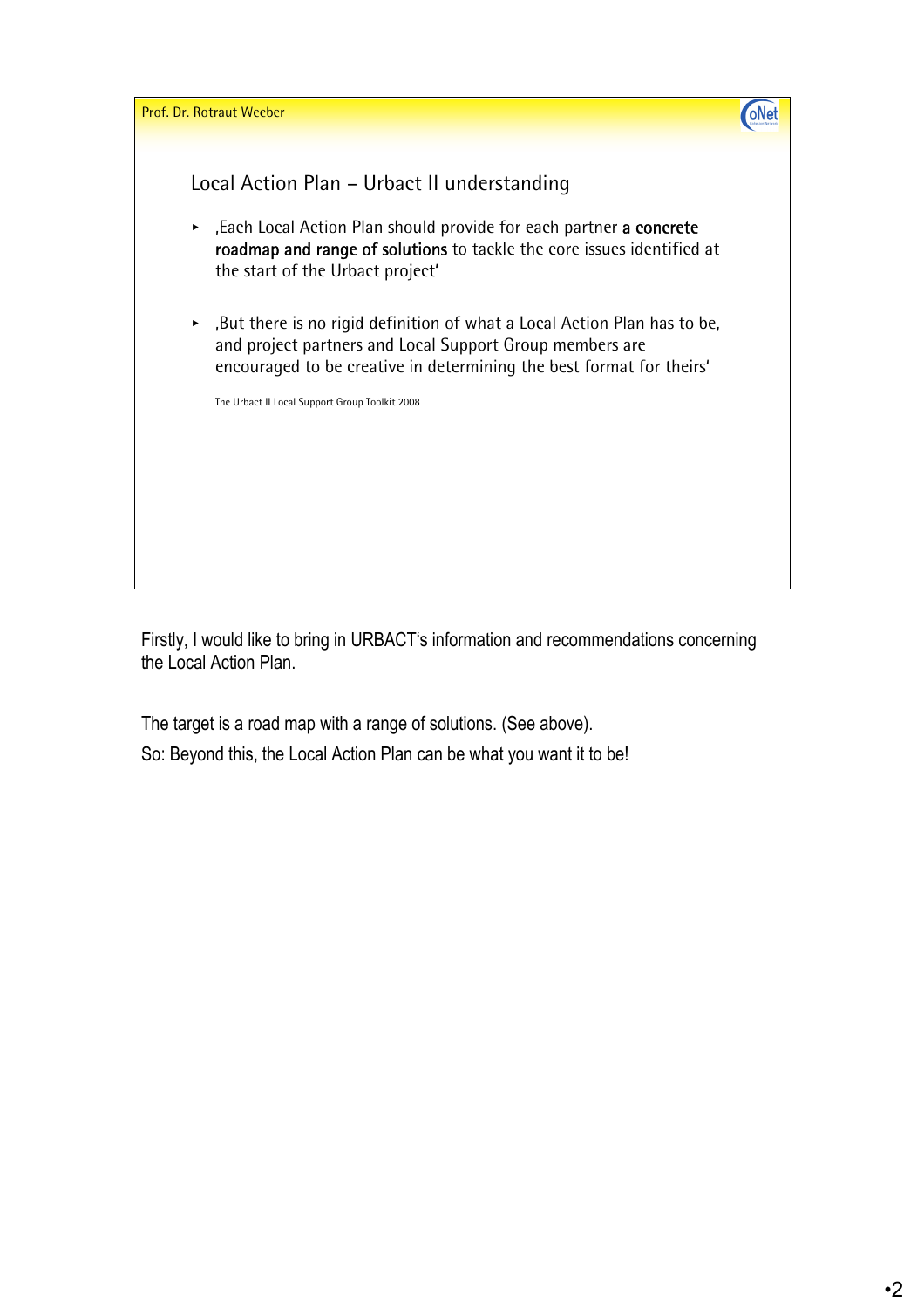



Local Action Plans are a new dimension to the Urbact Programme, they are intended to:

- $\blacksquare$  Improve the impact of transnational exchange and learning on local policies;
- $\triangleright$  Give concrete form to the outputs of networking activities carried out by partners;
- ¬ Be an instrument of further change.'

The Urbact II Local Support Group Toolkit 2008

'Normally the Local Action Plan will be a written document, but it may be complemented by other media.'

Local Action Plans are new in the Urbact Programme .

Our profession, and most cities have developed a long tradition of planning, with a lot of different forms of "action plans".

Thus we are no beginners – we just have to find out, what we want to do this time in relation to integrated approaches and new government.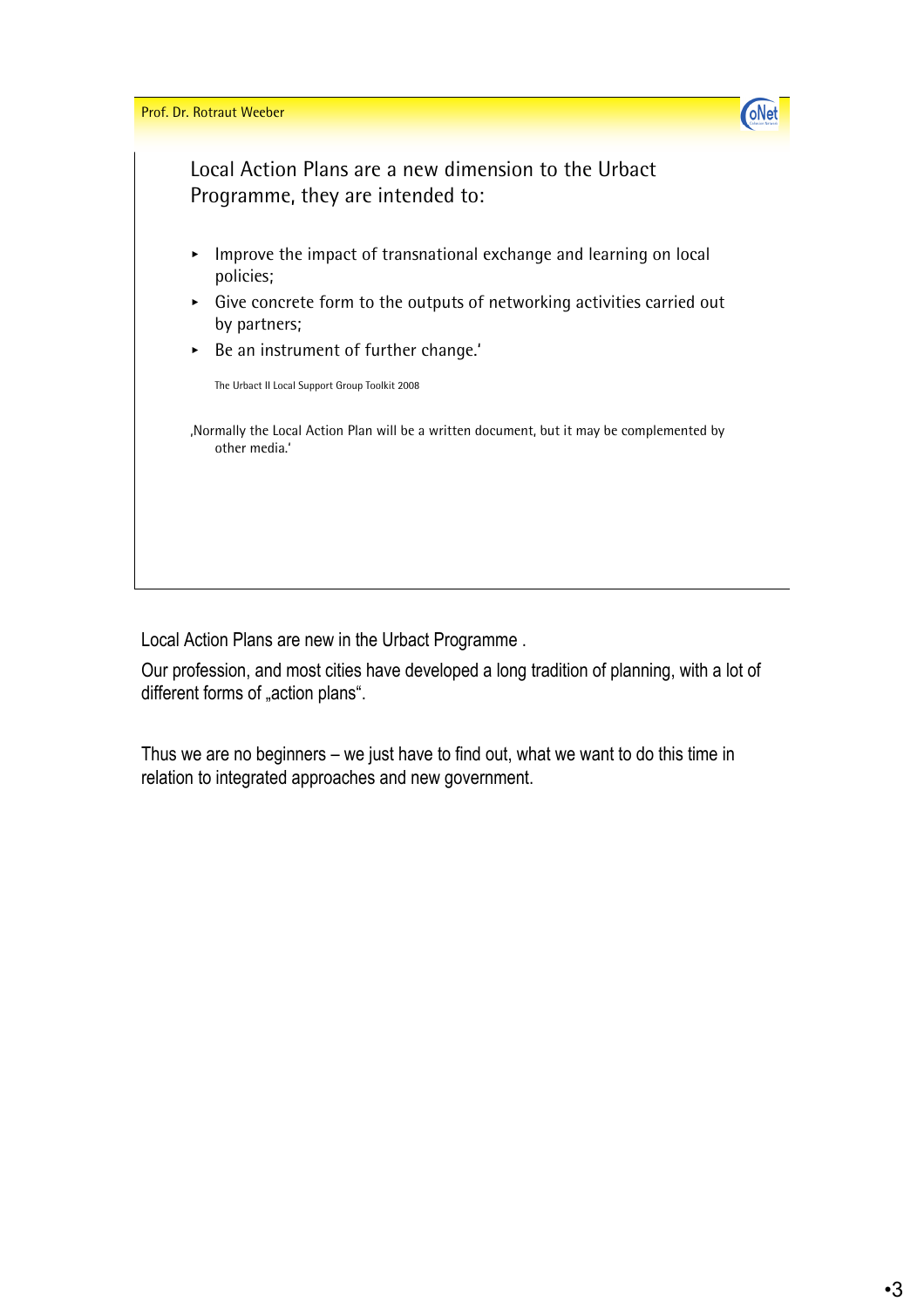

It´s always interesting to check the meaning of new trendy words like the picture of the road map – and the car driver. Sometimes these words only thicken the fog in terms of communication. The word looks very concrete, but in fact it isn´t very clear. What kind of road maps and roads are there and who is driving the car?

Remember the famous road map to peace first outlined by George W. Bush? So much publicity and nothing positive has been put in place – more the opposite.

But sometimes these trendy words bring about a new way of thinking. Planning methods have really changed a lot. In former times urban and social planners tried to elaborate on detailed and comprehensive plans. Nowadays most planners and cities prefer a loose framework towards action. In Germany we talk about planning by projects, "key projects" and "guide lines", guiding principles or central ideas.

Planners have lost confidence in detailed comprehensive and long-term plans. Planning doesn't have very much say in today's quick changing life. Additionally cities and planners wanted to have the flexibility to benefit from unforseen opportunities.

These new approaches to planning started in the United States and Europe with the ", method of muddling through" – they wanted the openness to seize good constellations, the initiatives of citizens and of the economy, also especially important when citizens themselves should be proactive.

So the idea is: to elaborate on shared guidelines to find orientation and to put in place concrete, good "key" examples which might also highlight central ideas.

Important is: both are easier to communicate and thus have more impact.

So the picture of the road map with a range of solutions is not so bad for our action plans.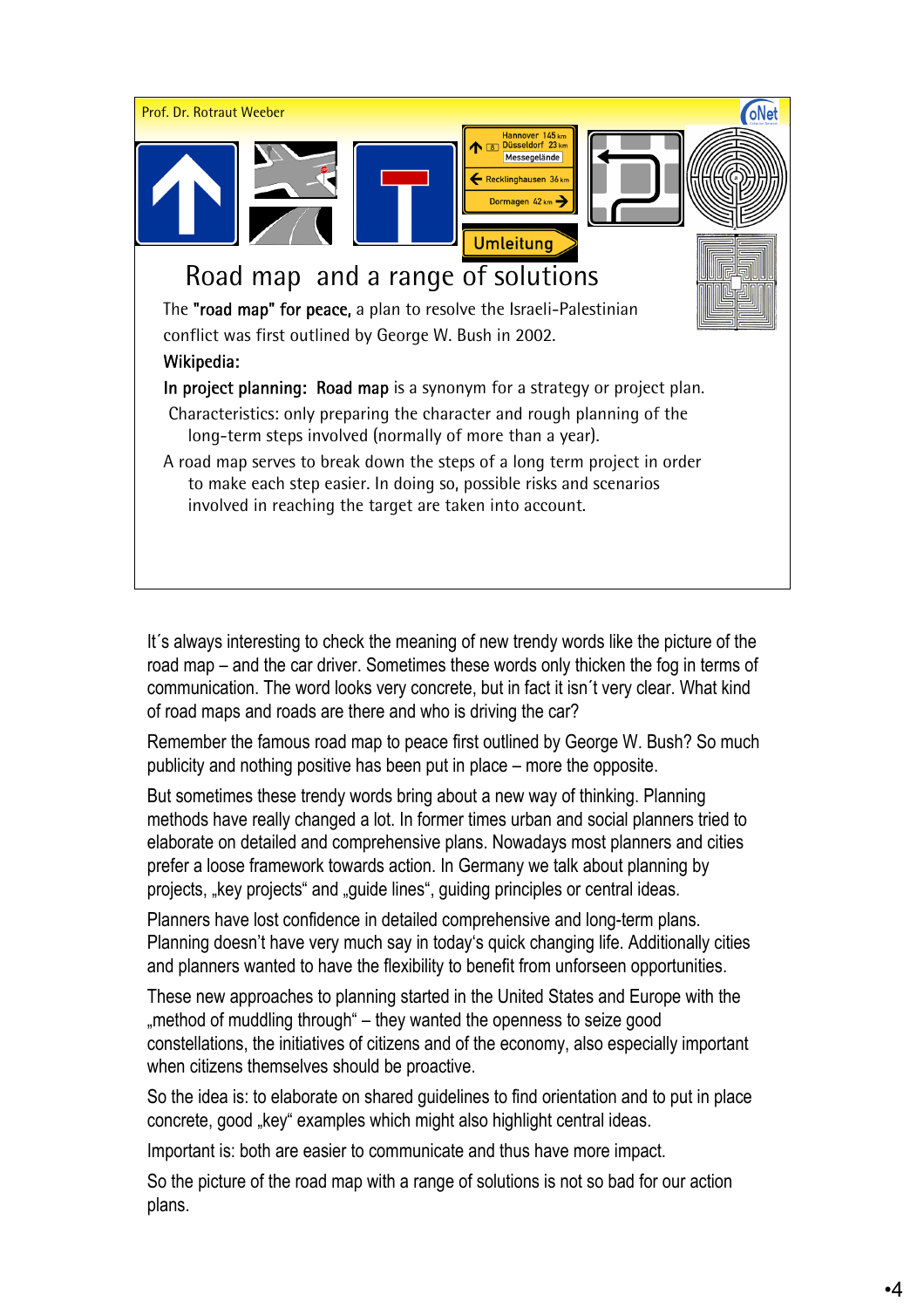

Now for the core of Urbact's recommendations:

We already talked about the goals and benefits of including local stakeholders.

That´s what I want to underline again here.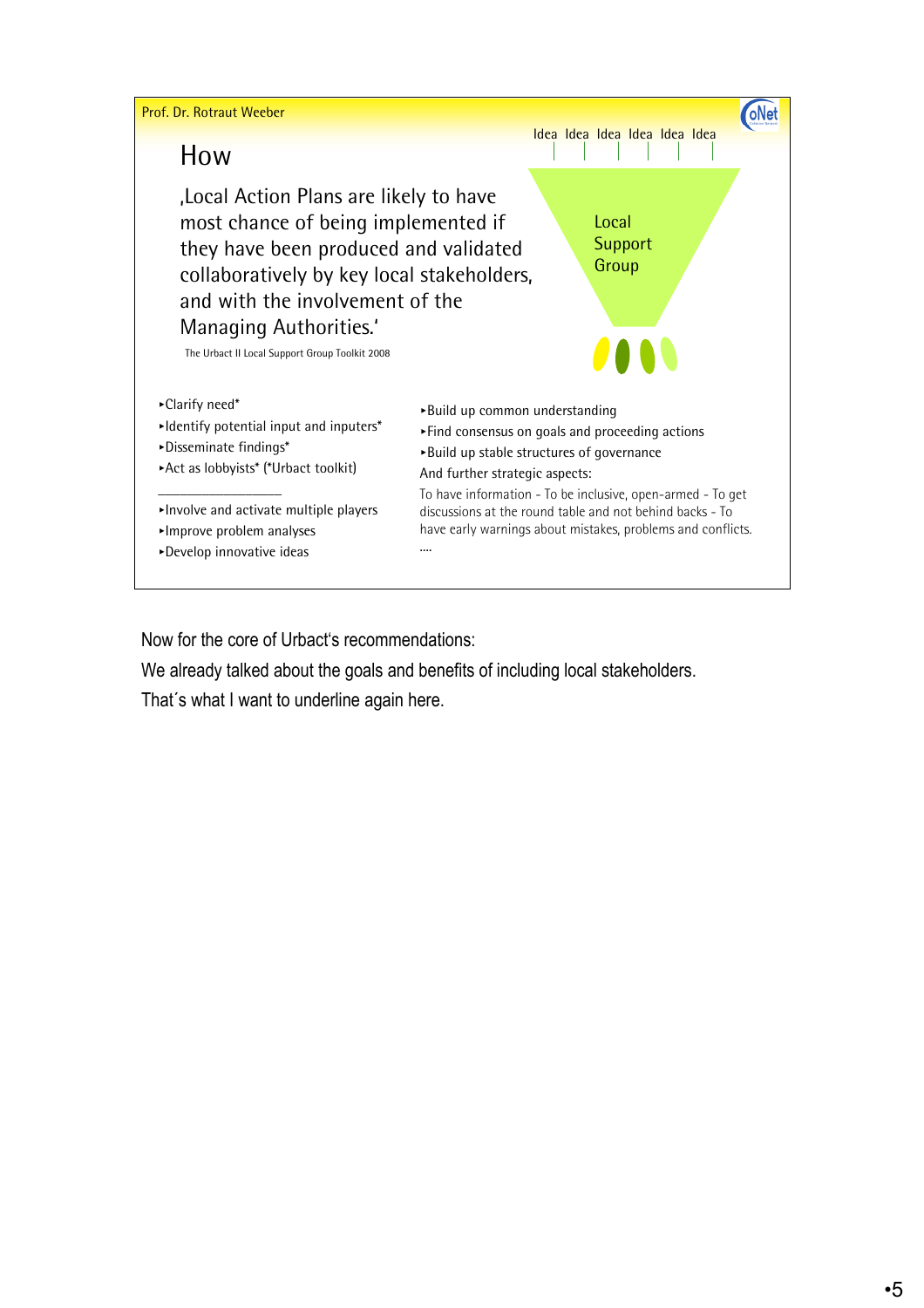

#### Action Plan possibilities

- 1. Starting from nothing no plan at all: developing a fully-fledged comprehensive plan, which includes all important action fields .
- 2. An advanced Master Plan is already in place: developing changes and adjustments to the main plan
- 3. To prepare the implementation of a concrete project which is an important stepping stone in tackling the core issues of the neighbourhood.
- 4. To do both: combining one or two with three: preparing a concrete project and integrating this in a wider perspective or programmes.

The first two: The Urbact II Local Support Group Toolkit 2008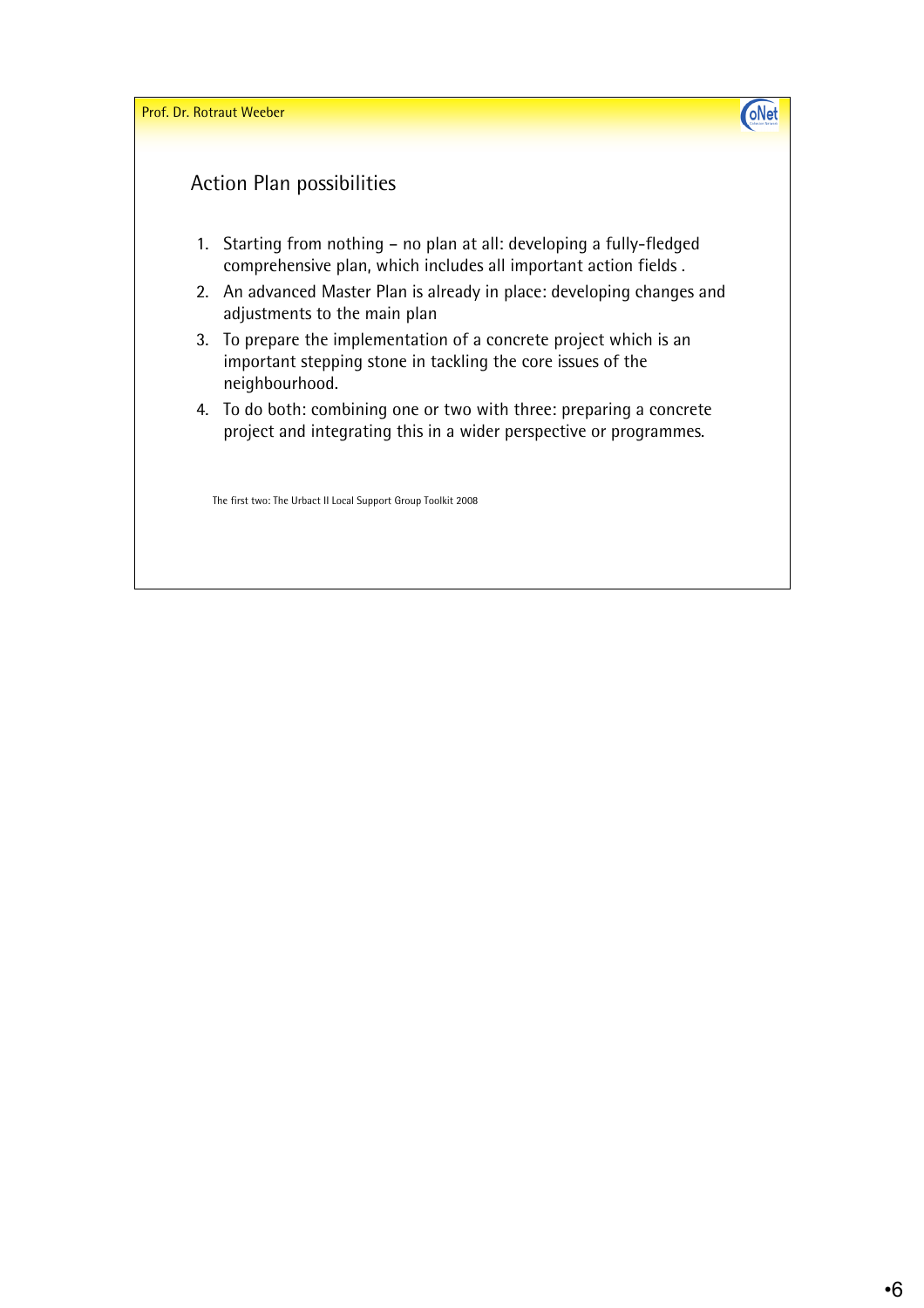Prof. Dr. Rotraut Weeber **Hierarch American Community Community** 



The Berlin Team's discussion about the situation in CoNet: We have different starting points

It is important:

- $\rightarrow$  to put something concrete in place we emphasise projects
- ¬ to practise Action Learning in CoNet
- $\rightarrow$  to not only produce a wish list
- $\rightarrow$  to be realistic about the planning framework (i.e. resources available)
- $\rightarrow$  to not promise too much
- but we were criticised by the monitoring committee: we could be a little bit more ambitious ...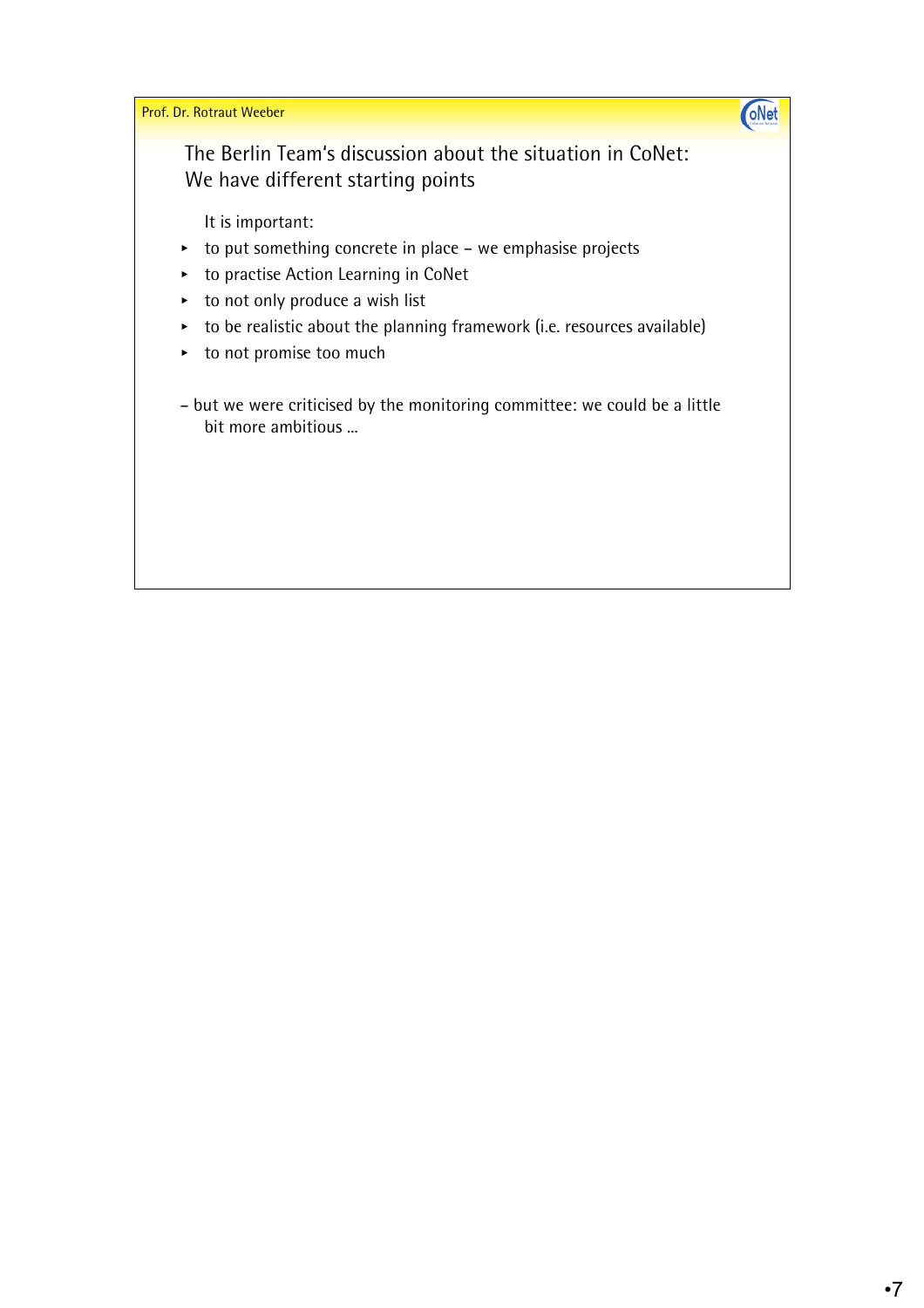

So the formats of the local action plans and their main emphasis will be different.

Urbact encourages us to be creative and to find the best format of our Local Action Plans.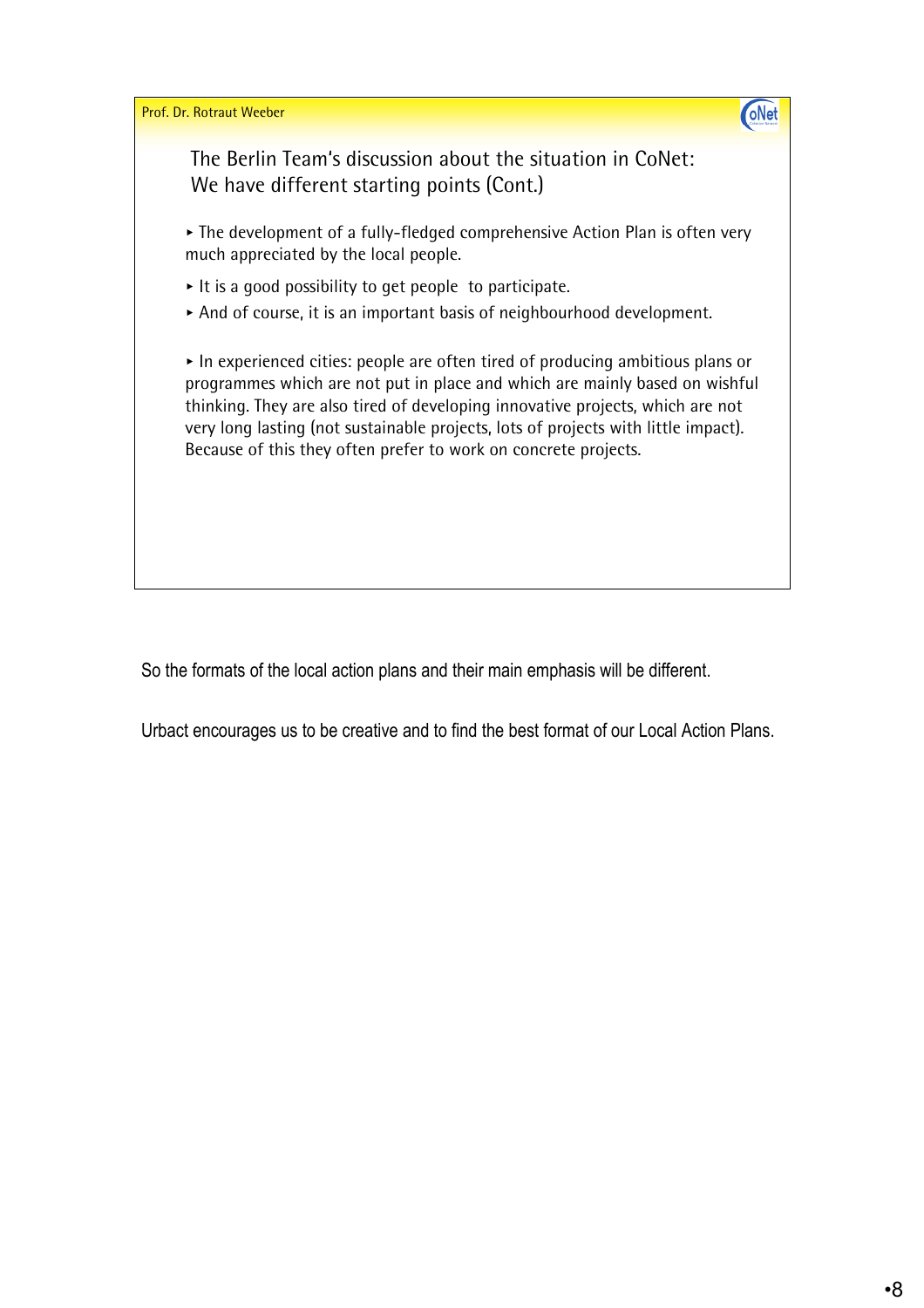

Again we have open possibilities. But if the Local Action Plan is produced as a final result – then we should have intermediate steps or milestones to provide orientation.

But the state of the art in modern planning is parallel proceeding – not linear proceeding.

- To work on an action plan with a wider and also long-term perspective.
- And to pay attention to emerging chances to be open to this.

Especially in neighbourhood development, action very much depends on what people have in mind and on what talents they can bring in. "Bottom  $up^*$  – "grass roots" proceeding produces other dynamics than abstract proceeding.

- And also starting immediately with first steps to realise a project. This again produces positive dynamics. (The process is also part of the solution, learning by practising for example new cooperations).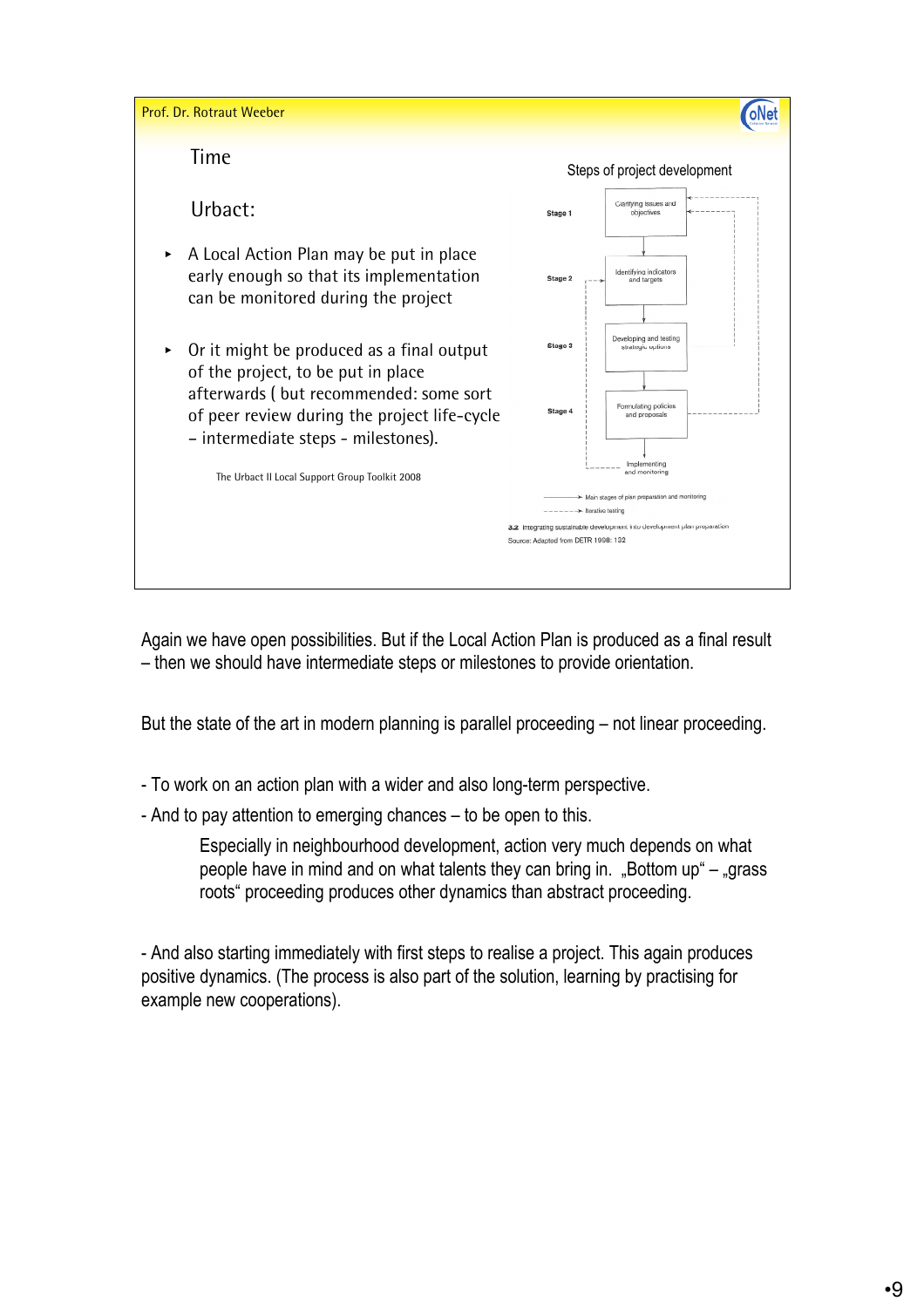



# Project planning:

| necessary steps               | <b>Issues in</b><br>short | To clarify:                                         |
|-------------------------------|---------------------------|-----------------------------------------------------|
|                               | <b>Why</b>                | goals                                               |
|                               | What                      | actions (meas-<br>ures, projects)                   |
| And don't leave anything out: | Where                     | location<br>urban design                            |
|                               | Who                       | those responsible<br>and partners<br>(stakeholders) |
|                               | How                       | methods                                             |
|                               | By means<br>οf            | resources                                           |
|                               | When                      | time                                                |
|                               |                           |                                                     |
|                               |                           |                                                     |

But always the classical steps of project planning should be done:

...

And don't leave anything out!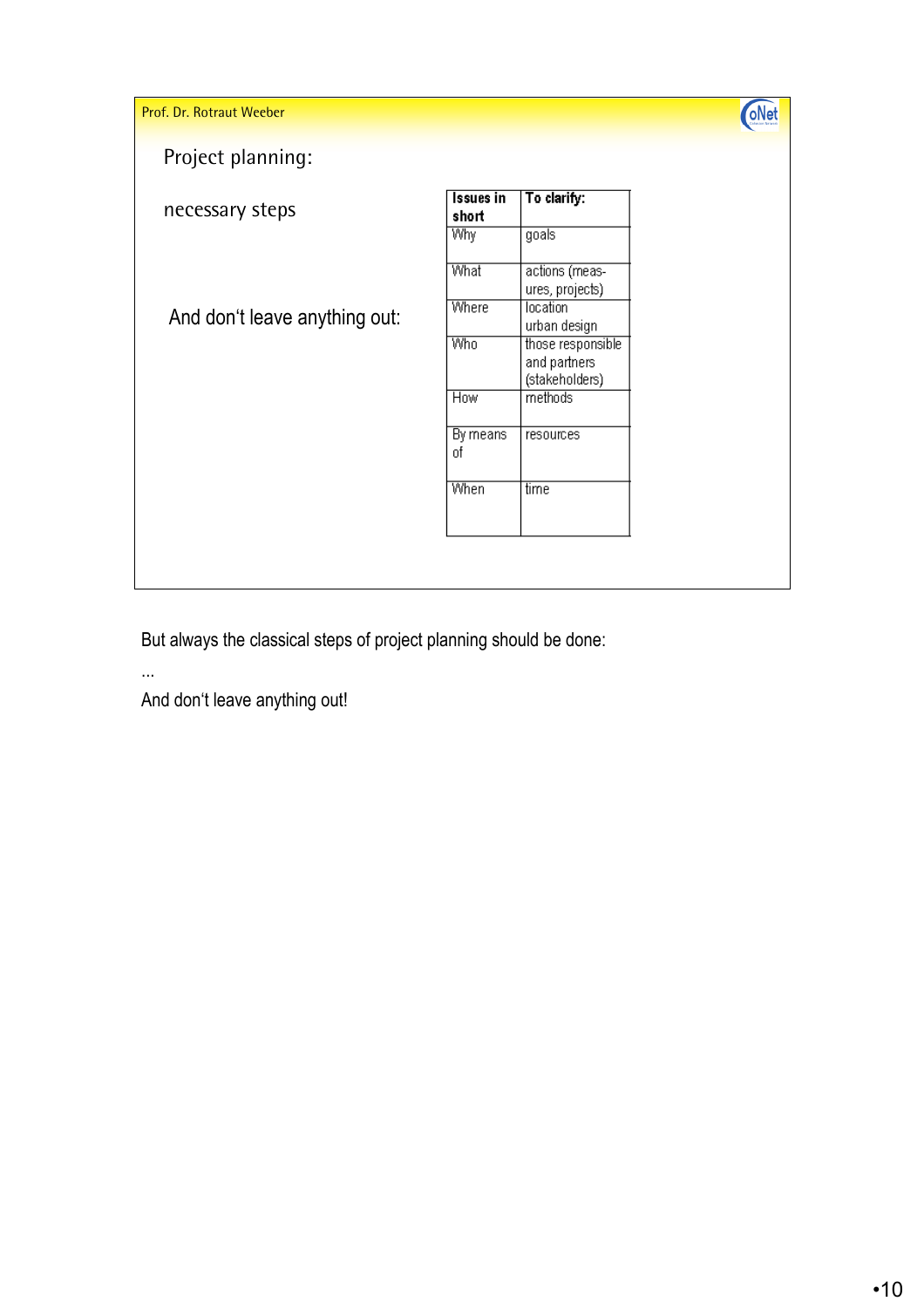Prof. Dr. Rotraut Weeber Hierarch American Communication of the Communication of the Communication of the Comm



# Integrated project planning

Integrated Projects: Issues to be clarified in Project Planning

| Issues in  | To clarify:       | Questions for integrated approaches                                                                                                                     |  |
|------------|-------------------|---------------------------------------------------------------------------------------------------------------------------------------------------------|--|
| short      |                   |                                                                                                                                                         |  |
| <b>Why</b> | goals             | Are they multi-layered?                                                                                                                                 |  |
|            |                   | Are they harmonised and supporting each other?                                                                                                          |  |
| What       | actions (meas-    | Concerning different action fields? Harmonised and supportive?                                                                                          |  |
|            | ures, projects)   | Anything that weakens this project?                                                                                                                     |  |
| Where      | location.         | Inviting and connecting urban design: accessible, central location? Con-                                                                                |  |
|            | urban design      | nected to education and community hubs? Barrier-free environment?                                                                                       |  |
| Who        | those responsible | All stake holders involved? Their actions harmo-                                                                                                        |  |
|            | and partners      | nised/coordinated/supporting each other? Partners acting together?                                                                                      |  |
|            | (stakeholders)    |                                                                                                                                                         |  |
| How        | methods           | Are beneficiaries and stakeholders active in developing, deciding, running<br>and communicating the project?                                            |  |
| By means   | resources         | Harmonised/supporting finances/ budgets in different action fields? Pool-                                                                               |  |
| nf         |                   | ing of resources? Are resources (money, locations, equipment, staff, vol-<br>unteers) efficiently contributing?                                         |  |
| When       | time              | Harmonised/supportive timetable? Which important tasks should be done<br>first? Which projects should be done simultaneously, to support each<br>other? |  |

I'd like you to think back to our special questions of integrated project planning. Are goals, actions and so on ...

- harmonised
- or better supporting each other?